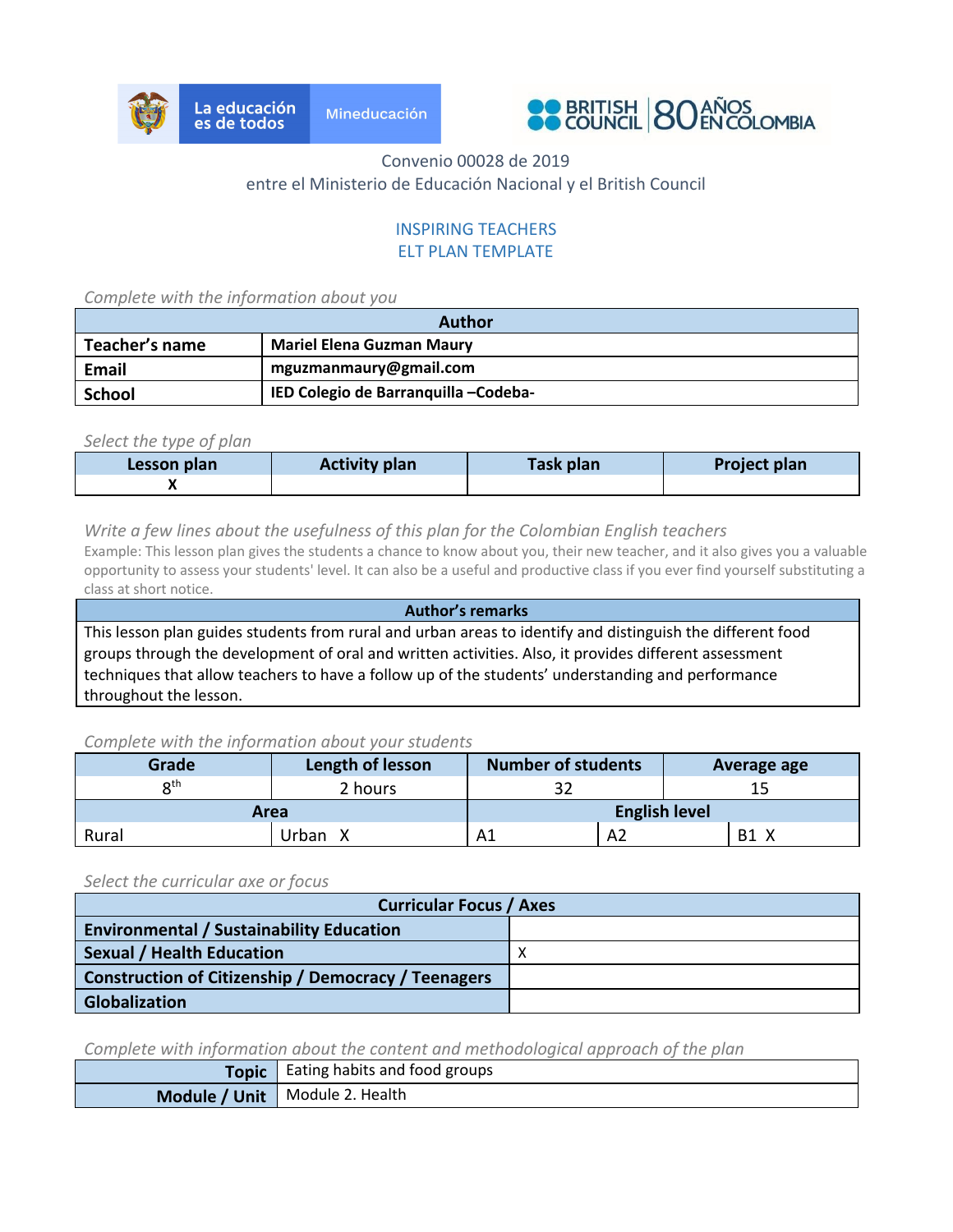



|                       | Language Function                                              | Language skills                             | Vocabulary                                                                                                                                 |
|-----------------------|----------------------------------------------------------------|---------------------------------------------|--------------------------------------------------------------------------------------------------------------------------------------------|
| Language focus        | Comparing types of<br>food and talking about<br>healthy habits | Listening<br>Speaking<br>Reading<br>Writing | orange, mango, lemon,<br>apple, watermelon, potato,<br>carrot, lettuce, avocado,<br>beans; I think, I consider, In<br>my opinion, I'm sure |
| Principles / approach | <b>Communicative Language Teaching</b>                         |                                             |                                                                                                                                            |

*In "Aim", state what the learning goal is, in other words, what you want your students to achieve by the end of the session.*

*In "Subsidiary aims", relate the language skills (communicative and linguistic) students need to master in order to achieve the main aim of the lesson. Make sure the aims are learner-centred, specific, measurable, achievable, realistic, and action oriented.*

| <b>Learning objectives</b> |                                                                                                                                                                                                                                                    |  |  |
|----------------------------|----------------------------------------------------------------------------------------------------------------------------------------------------------------------------------------------------------------------------------------------------|--|--|
| Aim                        | By the end of this lesson, students will be able to distinguish the food groups and express<br>their opinions about healthy eating habits in an oral and written way.                                                                              |  |  |
| <b>Subsidiary aims</b>     | By the end of this lesson, students will be able to<br>Ask and give information about their eating habits.<br>Identify vocabulary related to the different food groups.<br>$\bullet$<br>Give advice about how to have a healthy diet.<br>$\bullet$ |  |  |

*List all the materials needed for this plan. Please, do not include any picture or photograph.*

| <b>Materials needed</b>                                                             |
|-------------------------------------------------------------------------------------|
| Video beam/TV                                                                       |
| Cards with pictures of food                                                         |
| <b>Markers</b>                                                                      |
| Computer                                                                            |
| Video "Healthy Food Choices & Snack Choices for Teens" https://youtu.be/5imsDV9war4 |
| Post-it notes                                                                       |
| School supplies (glue, scissors, eraser, pencil, colour pencils, markers, etc)      |
| Piece of cardboard                                                                  |
|                                                                                     |

*Write the name for each state of the plan. Then in the "Procedure", write a detailed description of what the teacher and students do at each stage of the session.*

*Be sure to be thorough so any teacher can follow this plan. Write the procedure in third person and present tense.*

*Use these conventions: T= teacher S= students Ss= students*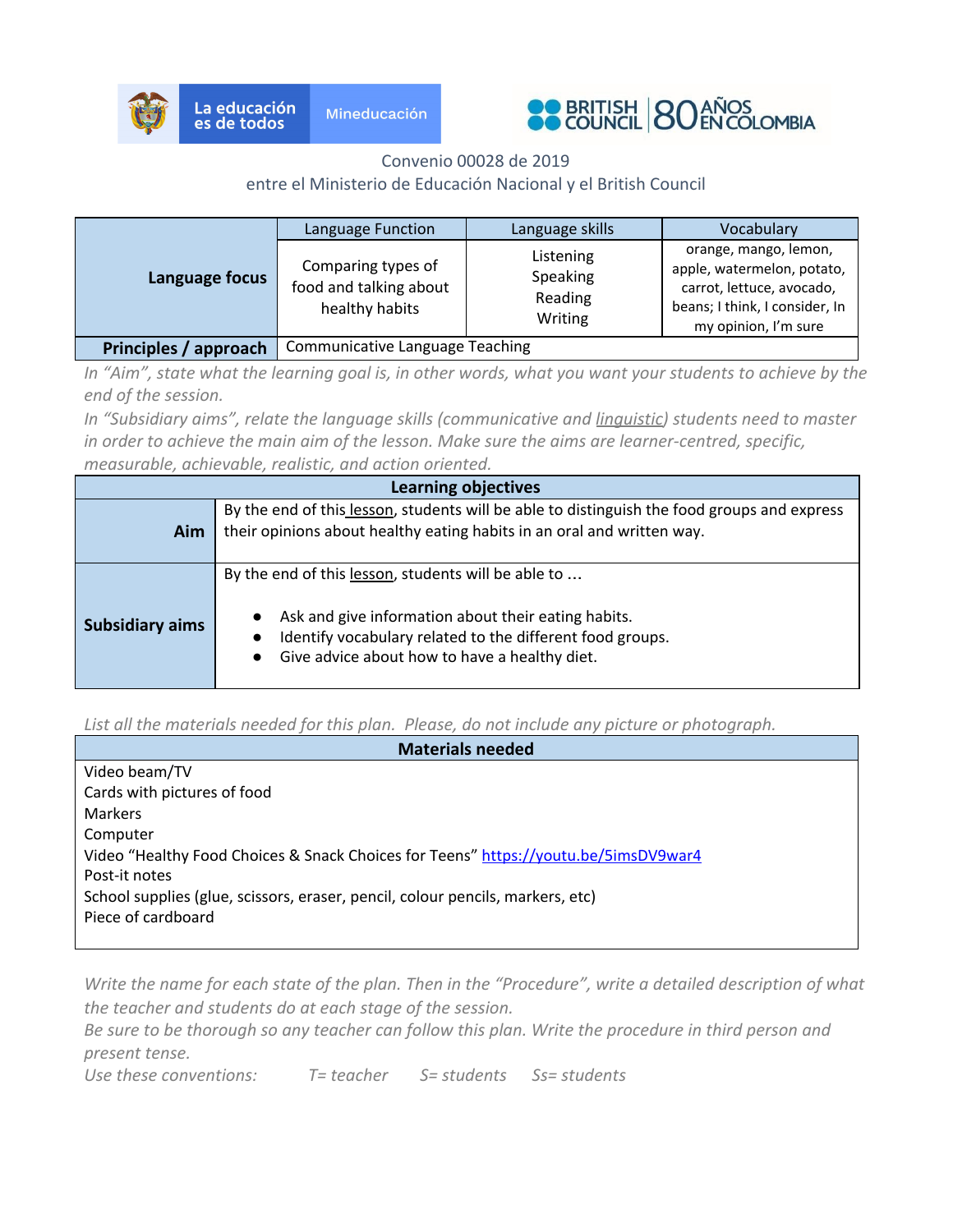



### Convenio 00028 de 2019

# entre el Ministerio de Educación Nacional y el British Council

|                     |                                                                                                                                                                         | <b>Time and</b>    |
|---------------------|-------------------------------------------------------------------------------------------------------------------------------------------------------------------------|--------------------|
| <b>Stage</b>        | <b>Procedure</b>                                                                                                                                                        | <b>Patterns of</b> |
|                     |                                                                                                                                                                         | interaction        |
|                     | T greets SS and invites them to organize the room in order to start the class.                                                                                          | 15 minutes         |
|                     |                                                                                                                                                                         | T-SS               |
|                     | T mentions some food items that are common in the city/town (orange, mango,                                                                                             | SS-SS              |
|                     | lemon, apple, watermelon, potato, carrot, lettuce, avocado, beans) and asks SS to                                                                                       | Pair work          |
|                     | talk about the food they like and do not like. They take turns to share their answers                                                                                   | Individual work    |
|                     | with the class and comment why they do not like the food they mentioned.                                                                                                |                    |
|                     | T shows SS a poster with different food groups (fats, sweets, cereals, fruits,                                                                                          |                    |
| Warm up             | vegetables, dairy, meat) and asks them to classify them into healthy and unhealthy                                                                                      |                    |
|                     | by having some SS to go front and point out the items.                                                                                                                  |                    |
|                     | T models pronunciation of each food item and asks SS to repeat.                                                                                                         |                    |
|                     |                                                                                                                                                                         |                    |
|                     | Classroom assessment technique: one-minute paper: T asks SS to write on a piece                                                                                         |                    |
|                     | of paper as many vocabulary items as they can remember in one minute.                                                                                                   |                    |
|                     | T asks SS to share their answers with a partner to complement their lists.                                                                                              |                    |
|                     |                                                                                                                                                                         |                    |
|                     | T writes the question on the board "what do you think happens if you don't eat all                                                                                      | 35 minutes         |
|                     | the food groups?" Some volunteers give their answers.                                                                                                                   | T-SS               |
|                     | T invites SS to watch the video "Healthy Food Choices & Snack Choices for Teens"                                                                                        | SS-SS              |
|                     | https://youtu.be/5imsDV9war4 for the first time. Then, T asks the class take                                                                                            | Group work         |
|                     | notes focusing on the different diets described by each teen.                                                                                                           | Individual work    |
|                     |                                                                                                                                                                         |                    |
|                     | Then, T asks SS to get in 4 groups; each group focuses on only one teen describing<br>his/her eating routine. T plays the video a second time so each group writes down |                    |
|                     | more ideas from the video.                                                                                                                                              |                    |
| <b>Presentation</b> |                                                                                                                                                                         |                    |
|                     | Later, T asks each group to choose two leaders to visit the other groups and share<br>the information from their notes. T asks the leaders to switch every 5 minutes so |                    |
|                     | they visit the other groups.                                                                                                                                            |                    |
|                     | Now that each group has all the information from the video, T asks them to                                                                                              |                    |
|                     | compare the routines mentioned with their own.                                                                                                                          |                    |
|                     |                                                                                                                                                                         |                    |
|                     | Self-Assessment technique: three things: T asks each Ss to write down 3 things<br>they learnt from the video (either vocabulary, having good diet, pronunciation, etc.) |                    |
|                     | on a post-it paper. Then, T asks SS to stand up and paste their post-its on the wall so                                                                                 |                    |
|                     | everyone can read them and share comments.                                                                                                                              |                    |
|                     |                                                                                                                                                                         |                    |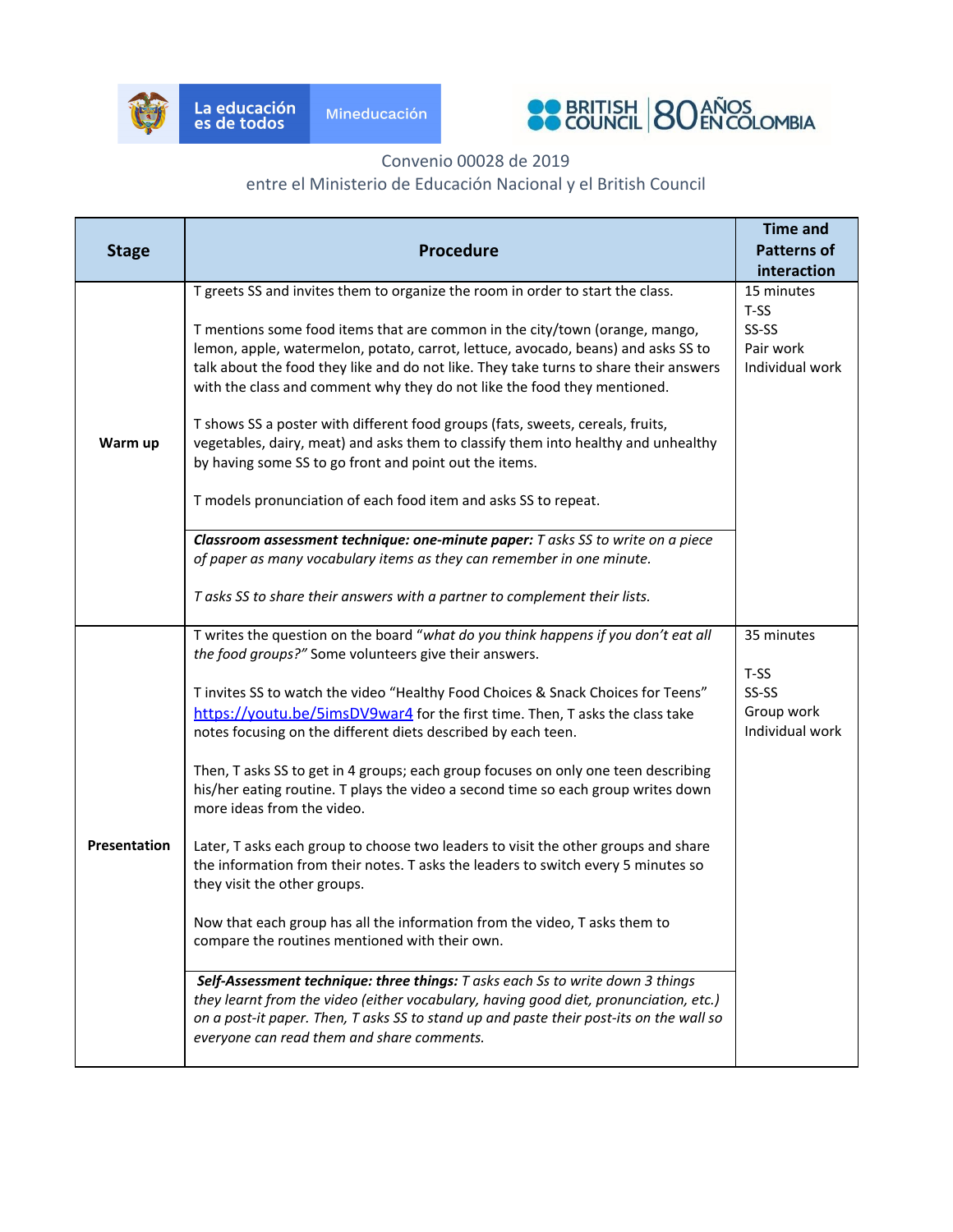



| <b>Practice</b> | Then, T asks SS to make 5 groups to play running dictation. T previously pastes short<br>texts around the room about food groups and health (Appendix 1). Depending on<br>the number of SS per group, they assign some roles: one is the secretary (who is<br>writing the information given); another is the boss (who is reading the text and<br>dictating the information to the other SS); and 2 or 3 messengers (arranged<br>depending on the number of SS per group, and they are in charge of passing the<br>word from the boss to the secretary orally). The boss is the only Ss reading the text<br>and s/he must dictate it to the messengers until the message gets to the secretary<br>who is the only one writing it down. T makes sure SS are neither taking pictures of<br>the text, nor having the secretary reading the text directly. T can have SS swapping<br>roles, but they can never allow the secretary to see the text until T says so.<br>Then, T has SS get together in each group to design a small graphic organizer (mind<br>map, conceptual map) on their notebooks to summarize the information from the<br>reading. T makes sure this graphic organizer is only a draft.<br>After elaborating the graphic organizer, T allows each group to take the piece of<br>paper with the paragraph they were dictating before from the wall and verify their<br>answers.<br>Self-assessment technique: Traffic light: Based on the previous activity, T gives SS<br>three coloured circles: red, green and yellow to evaluate their understanding of the<br>vocabulary and expressions used in the previous activity.<br>For this, T asks SS to raise the paper that corresponds to their understanding based<br>on the following instructions:<br>Green: I understood very well.<br>Yellow: I still need some more explanation.<br>Red: It is still difficult for me; I need clarification.<br>Then, T says the following statements (one at a time):<br>-I distinguish the kind of food that belongs to this food group.<br>-I can summarize information using a graphic organizer. | 15 minutes<br>Group work<br>15 minutes<br>Group work<br>5 minutes<br>Individual work |
|-----------------|--------------------------------------------------------------------------------------------------------------------------------------------------------------------------------------------------------------------------------------------------------------------------------------------------------------------------------------------------------------------------------------------------------------------------------------------------------------------------------------------------------------------------------------------------------------------------------------------------------------------------------------------------------------------------------------------------------------------------------------------------------------------------------------------------------------------------------------------------------------------------------------------------------------------------------------------------------------------------------------------------------------------------------------------------------------------------------------------------------------------------------------------------------------------------------------------------------------------------------------------------------------------------------------------------------------------------------------------------------------------------------------------------------------------------------------------------------------------------------------------------------------------------------------------------------------------------------------------------------------------------------------------------------------------------------------------------------------------------------------------------------------------------------------------------------------------------------------------------------------------------------------------------------------------------------------------------------------------------------------------------------------------------------------------------------------------------------------------------------------|--------------------------------------------------------------------------------------|
|                 | -I feel good working in groups.                                                                                                                                                                                                                                                                                                                                                                                                                                                                                                                                                                                                                                                                                                                                                                                                                                                                                                                                                                                                                                                                                                                                                                                                                                                                                                                                                                                                                                                                                                                                                                                                                                                                                                                                                                                                                                                                                                                                                                                                                                                                              |                                                                                      |
| Production      | In the same groups SS are working, they make a brochure showing the graphic<br>organizer and making a list of the advantages and disadvantages of the food group<br>they are working on; they also have to invite people to have a healthy diet by<br>making recommendations on what is best to eat. T monitors SS' work and clarifies<br>doubts when necessary.<br>T asks SS to interchange their brochures with the other groups.                                                                                                                                                                                                                                                                                                                                                                                                                                                                                                                                                                                                                                                                                                                                                                                                                                                                                                                                                                                                                                                                                                                                                                                                                                                                                                                                                                                                                                                                                                                                                                                                                                                                          | 30 minutes<br>Group work                                                             |
|                 | Peer assessment technique: Rubric: Each group assesses their partners' brochures<br>by filling out a rubric (Appendix 2).                                                                                                                                                                                                                                                                                                                                                                                                                                                                                                                                                                                                                                                                                                                                                                                                                                                                                                                                                                                                                                                                                                                                                                                                                                                                                                                                                                                                                                                                                                                                                                                                                                                                                                                                                                                                                                                                                                                                                                                    |                                                                                      |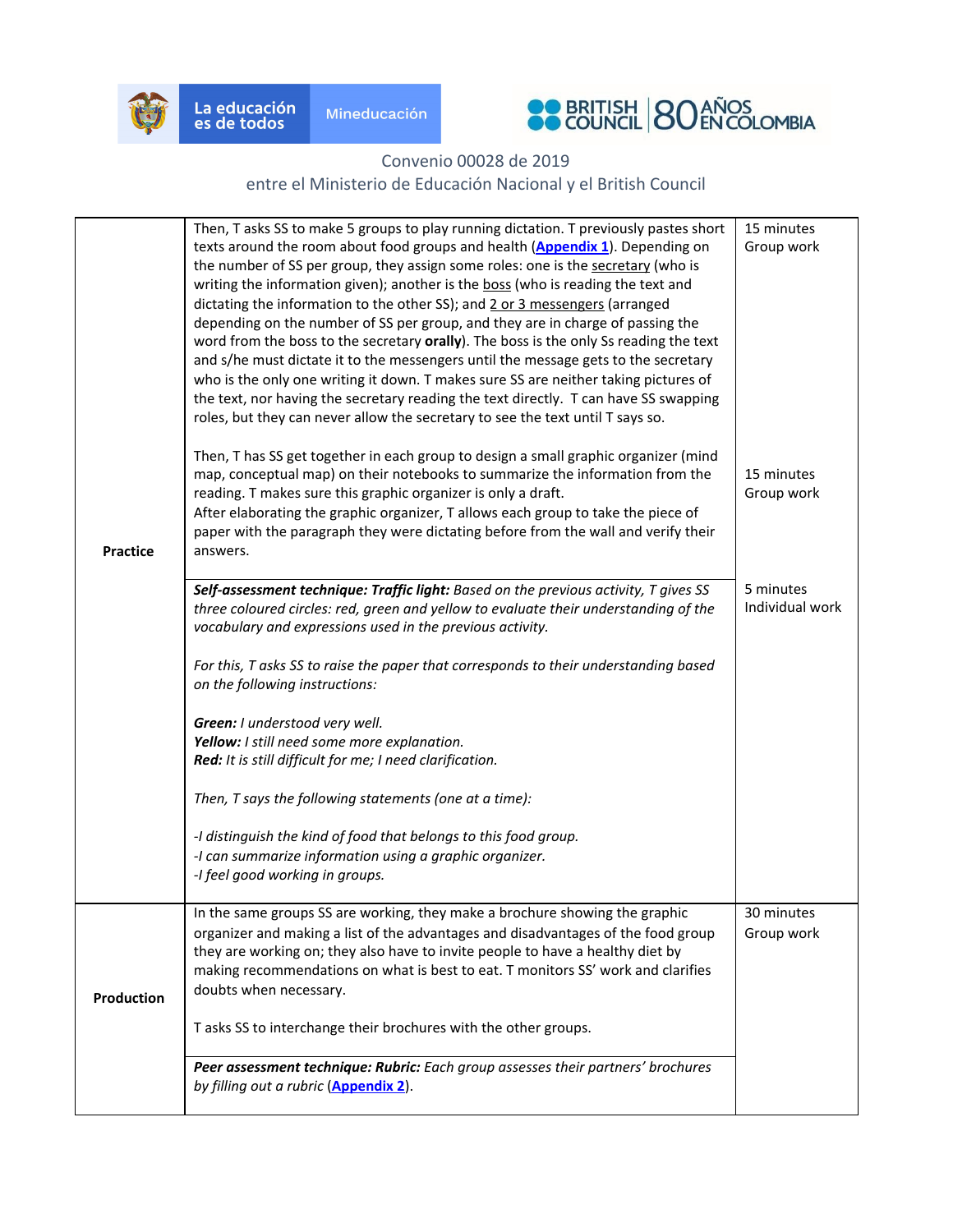



#### Convenio 00028 de 2019

#### entre el Ministerio de Educación Nacional y el British Council

| Wrap-up | T remarks on the importance of following a healthy diet by making some comments<br>and inviting SS to participate with their own impressions on the topic. | 5 minutes<br>Individual work<br>Pair work |
|---------|------------------------------------------------------------------------------------------------------------------------------------------------------------|-------------------------------------------|
|         | Self-Assessment technique: three things: T proposes three questions for SS to<br>answer individually:                                                      |                                           |
|         | -Why food is important for my health?<br>-A suggestion about what people should eat to have good health<br>-Something I have to eliminate from my diet is  |                                           |
|         | Then, T asks SS to make pairs and share their answers.                                                                                                     |                                           |

*List a series of ideas of how this plan can be methodologically adapted so other teachers can implement it in their own educational context.*

#### **Implementation alternatives**

This lesson plan can be implemented with students at different levels in rural and urban areas. If you are working in a rural area, invite your students to interact with nature and plants to find the origin of some food. Also, look for a suitable video on internet depending on your context.

I suggest to include realia like fruits, vegetables, candies, etc.

At the end of the lesson, you can also ask the students to include recipes and carry them out in class.

| Topic: environment               | Skill: reading                              | Linguistic: should                       |                                              | Vocabulary: animals, environment |  |  |  |
|----------------------------------|---------------------------------------------|------------------------------------------|----------------------------------------------|----------------------------------|--|--|--|
|                                  | <b>Key words</b>                            |                                          |                                              |                                  |  |  |  |
| topic                            | skill                                       | linguistic                               | vocabulary                                   | grade                            |  |  |  |
| Eating habits and<br>food groups | Listening<br>Speaking<br>Reading<br>Writing | Present simple<br>Modal verb<br>"should" | Food items<br>Expressions to give<br>opinion | 8 <sup>th</sup>                  |  |  |  |

*Write the key word for each category based on the content of this plan. For example:*

## **APPENDIX SECTION**

<span id="page-4-0"></span>**Appendix 1. suggested readings taken from**

[http://www.softschools.com/language\\_arts/reading\\_comprehension/science/449/food\\_groups/](http://www.softschools.com/language_arts/reading_comprehension/science/449/food_groups/)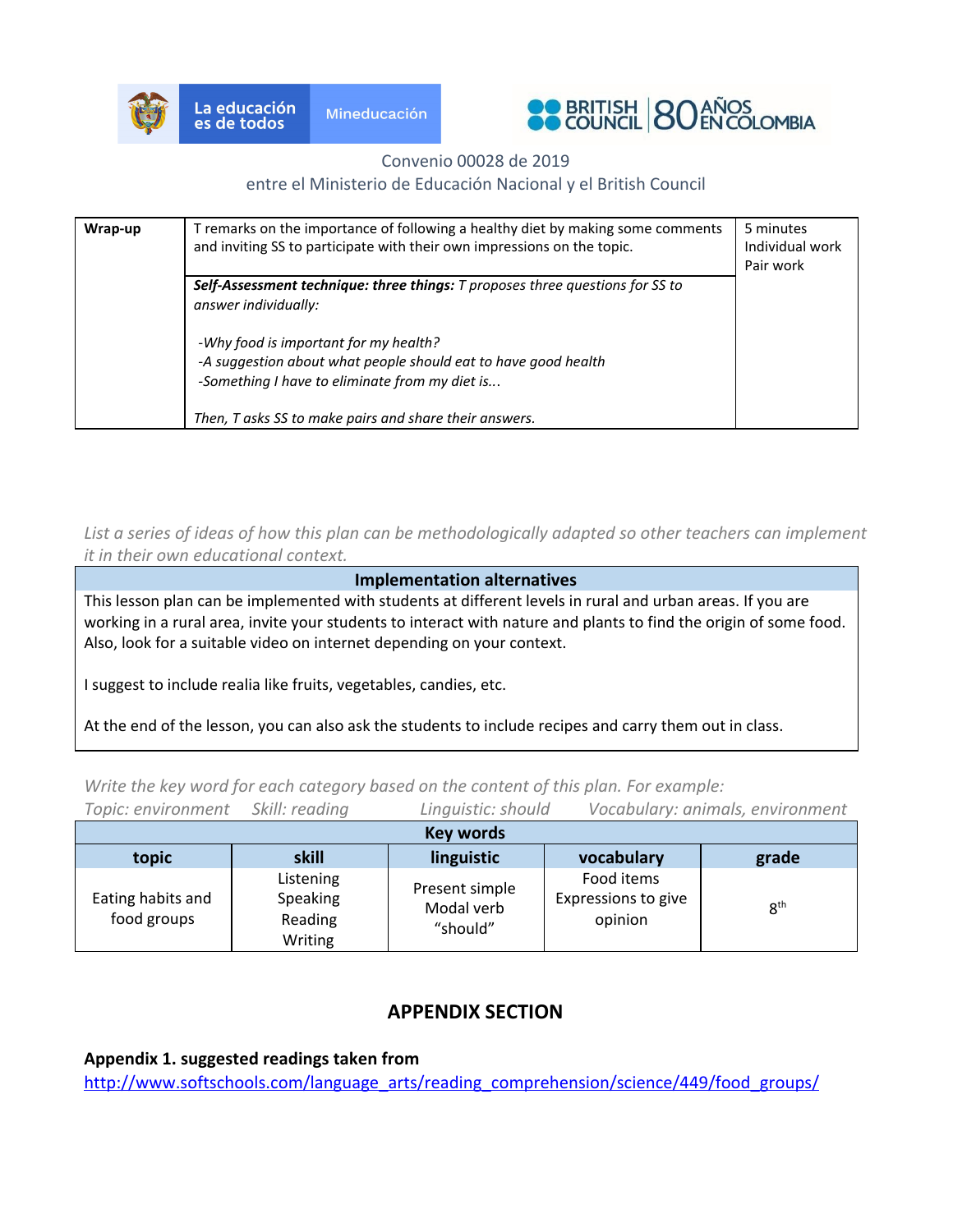



The first food group, fruit, includes fresh, canned, dried, or frozen apples, pears, oranges, grapefruit, grapes, apricots, cherries, peaches, nectarines, plums, bananas, pineapples, melons, grapes, raisins and others. The fruit food group is a source of Vitamin C which helps control infections, builds healthy bones, teeth, blood vessels, and decreases the risk of illnesses. It also offers potassium for a healthy heart and muscles. Finally, these foods help a person feel fuller, so they do not overeat.

The second food group is vegetables and includes broccoli, Brussel sprouts, cabbage, lettuce, potatoes, carrots, corn, onions, zucchini, celery, peas, string beans, green beans, pumpkins, tomatoes, mushrooms, turnips, spinach and many more. The more colorful they are, the more vitamins and minerals they will contain such as Vitamin A for healthy eyes, white blood cells, and skin. Vegetables also help reduce the risk of cancer.

The third food group, grain, is the bread and cereal group and includes wheat, rye, white, and whole grain bread, plus tortillas and pitas. In addition, oatmeal, rice, pasta, noodles, muffins, popcorn, cornbread, and pretzels are a part of the grains' food group. These foods provide fiber for protection against heart disease and encourage healthy bathroom use, and Vitamin B helps with the nervous system, release of energy, production of blood, and assists in preventing sicknesses.

The fourth food group is **proteins** and is sometimes called the meat and fish group because it includes meats such as chicken, turkey, and duck, ham, plus fish, lobster, clams, shrimp, and tuna. Also eggs, nuts like cashews, almonds, sunflower seeds and all the different types of beans, as well as peanut butter are part of this large food group. Protein helps with the formation of bones, muscles, blood, and other tissues. Many other vitamins and nutrients are found in this food group such as Vitamin E, iron, zinc, and several others, which help in healing the body and producing energy.